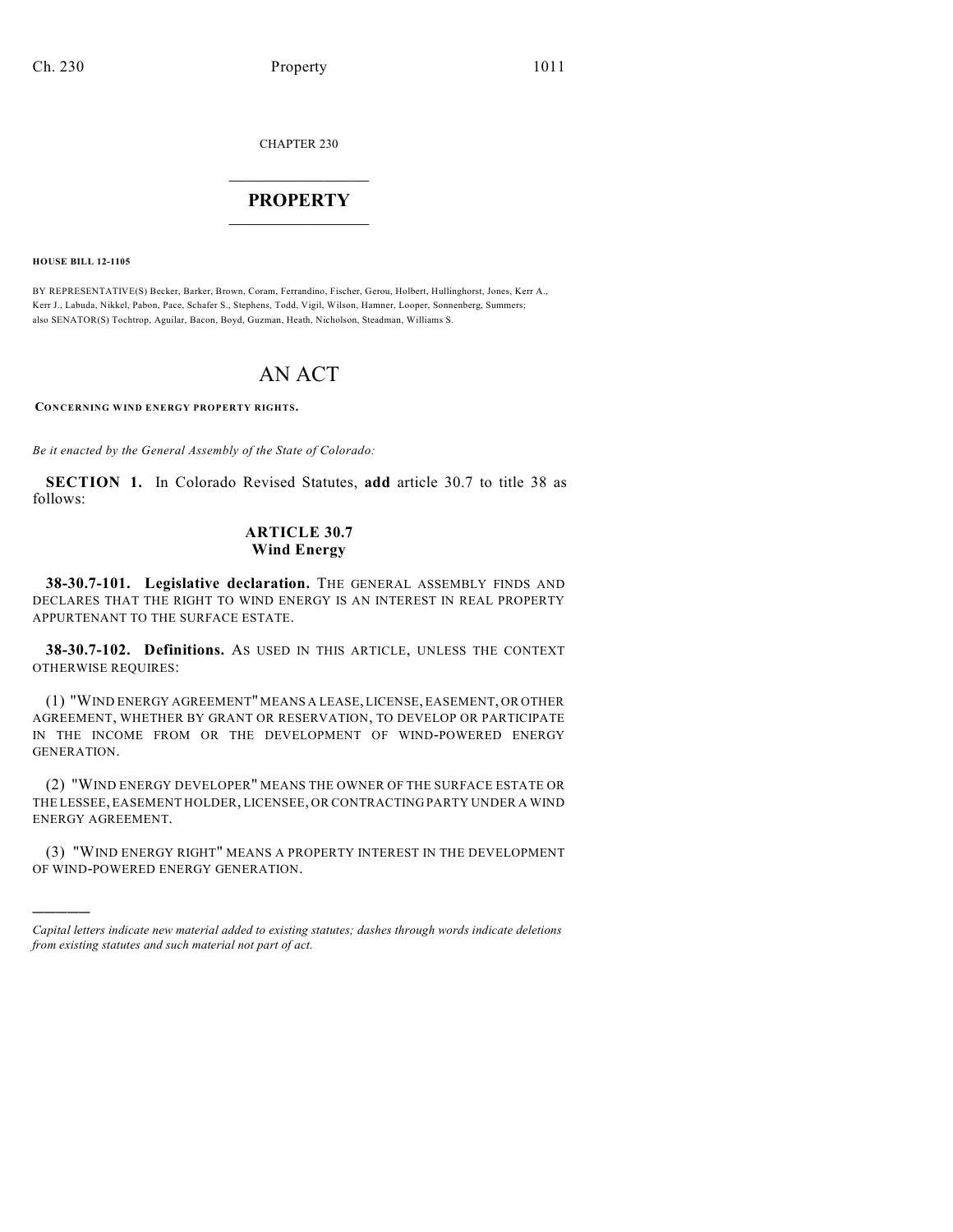**38-30.7-103. Wind energy agreements - recording - termination - transfer.** (1) A WIND ENERGY RIGHT IS NOT SEVERABLE FROM THE SURFACE ESTATE; EXCEPT THAT WIND ENERGY MAY BE DEVELOPED PURSUANT TO A WIND ENERGY AGREEMENT.

(2) A WIND ENERGY AGREEMENT IS AN INTEREST IN REAL PROPERTY. THE OWNER OF THE SURFACE ESTATE OR THE WIND ENERGY DEVELOPER SHALL RECORD A WIND ENERGY AGREEMENT OR A NOTICE OR MEMORANDUM EVIDENCING A WIND ENERGY AGREEMENT IN THE OFFICE OF THE COUNTY CLERK AND RECORDER IN THE COUNTY WHERE THE LAND SUBJECT TO THE AGREEMENT IS LOCATED. THE WIND ENERGY AGREEMENT OR NOTICE OR MEMORANDUM EVIDENCINGA WIND ENERGY AGREEMENT MUST INCLUDE THE NAME OF THE OWNER OF THE SURFACE ESTATE, THE NAME OF THE LESSEE, EASEMENT HOLDER, LICENSEE, OR CONTRACTING PARTY UNDER THE WIND ENERGY AGREEMENT, AND THE LEGAL DESCRIPTION OF THE PROPERTY. THE WIND ENERGY AGREEMENT OR NOTICE OR MEMORANDUM EVIDENCING A WIND ENERGY AGREEMENT MUST BE INDEXED IN BOTH THE GRANTOR AND GRANTEE INDICES UNDER THE NAME OF THE OWNER OF THE SURFACE ESTATE AND THE LESSEE, EASEMENT HOLDER, LICENSEE, OR CONTRACTING PARTY UNDER THE WIND ENERGY AGREEMENT.

(3) (a) AFTER A WIND ENERGY AGREEMENT HAS TERMINATED, THE OWNER OF THE SURFACE ESTATE MAY REQUEST THE WIND ENERGY DEVELOPER TO RECORD A RELEASE OF THE WIND ENERGY AGREEMENT OR NOTICE OR MEMORANDUM EVIDENCING A WIND ENERGY AGREEMENT IN THE OFFICE OF THE COUNTY CLERK AND RECORDER IN THE COUNTY WHERE THE LAND SUBJECT TO THE WIND ENERGY AGREEMENT IS LOCATED. THE RELEASE MUST INCLUDE THE NAME OF THE OWNER OF THE SURFACE ESTATE, THE NAME OF THE LESSEE, EASEMENT HOLDER, LICENSEE, OR CONTRACTING PARTY UNDER THE WIND ENERGY AGREEMENT, THE LEGAL DESCRIPTION OF THE PROPERTY, AND THE ORIGINAL RECEPTION NUMBER OR BOOK AND PAGE NUMBER OF THE WIND ENERGY AGREEMENT. THE RELEASE MUST BE INDEXED IN BOTH THE GRANTOR AND GRANTEE INDICES UNDER THE NAME OF THE OWNER OF THE SURFACE ESTATE AND THE LESSEE, EASEMENT HOLDER, LICENSEE, OR CONTRACTING PARTY UNDER THE WIND ENERGY AGREEMENT. THE OWNER OF THE SURFACE ESTATE OR THE OWNER'S DESIGNEE SHALL MAKE THE REQUEST IN WRITING AND DELIVER IT PERSONALLY OR BY CERTIFIED MAIL, FIRST CLASS POSTAGE PREPAID, RETURN RECEIPT REQUESTED, TO THE WIND ENERGY DEVELOPER'S LAST-KNOWN ADDRESS. THE WIND ENERGY DEVELOPER SHALL RECORD THE RELEASE WITHIN NINETY DAYS AFTER THE RECEIPT OF THE REQUEST.

(b) THE WIND ENERGY DEVELOPER SHALL RECORD THE RELEASE WITHIN NINETY DAYS AFTER THE RECEIPT OF THE REQUEST. IF THE WIND ENERGY DEVELOPER FAILS TO RECORD THE RELEASE WITHIN NINETY DAYS AFTER THE RECEIPT OF THE REQUEST, THE WIND ENERGY DEVELOPER IS LIABLE TO THE OWNER OF THE SURFACE ESTATE FOR ANY DAMAGES CAUSED BY THE WIND ENERGY DEVELOPER'S FAILURE TO RECORD THE RELEASE. A COPY OF THE WRITTEN REQUEST HAS THE SAME FORCE AND EFFECT AS THE ORIGINAL REQUEST IN AN ACTION FOR DAMAGES.

(4) NOTHING IN THIS ARTICLE ALTERS, AMENDS, DIMINISHES, OR INVALIDATES WIND ENERGY AGREEMENTS OR CONVEYANCES MADE OR ENTERED INTO PRIOR TO JULY 1, 2012, SO LONG AS A CONTRACT, LEASE, MEMORANDUM, OR OTHER NOTICE EVIDENCING THE ACQUISITION, CONVEYANCE, OR RESERVATION OF THE WIND ENERGY RIGHTS IS RECORDED IN ACCORDANCE WITH SUBSECTION (2) OF THIS